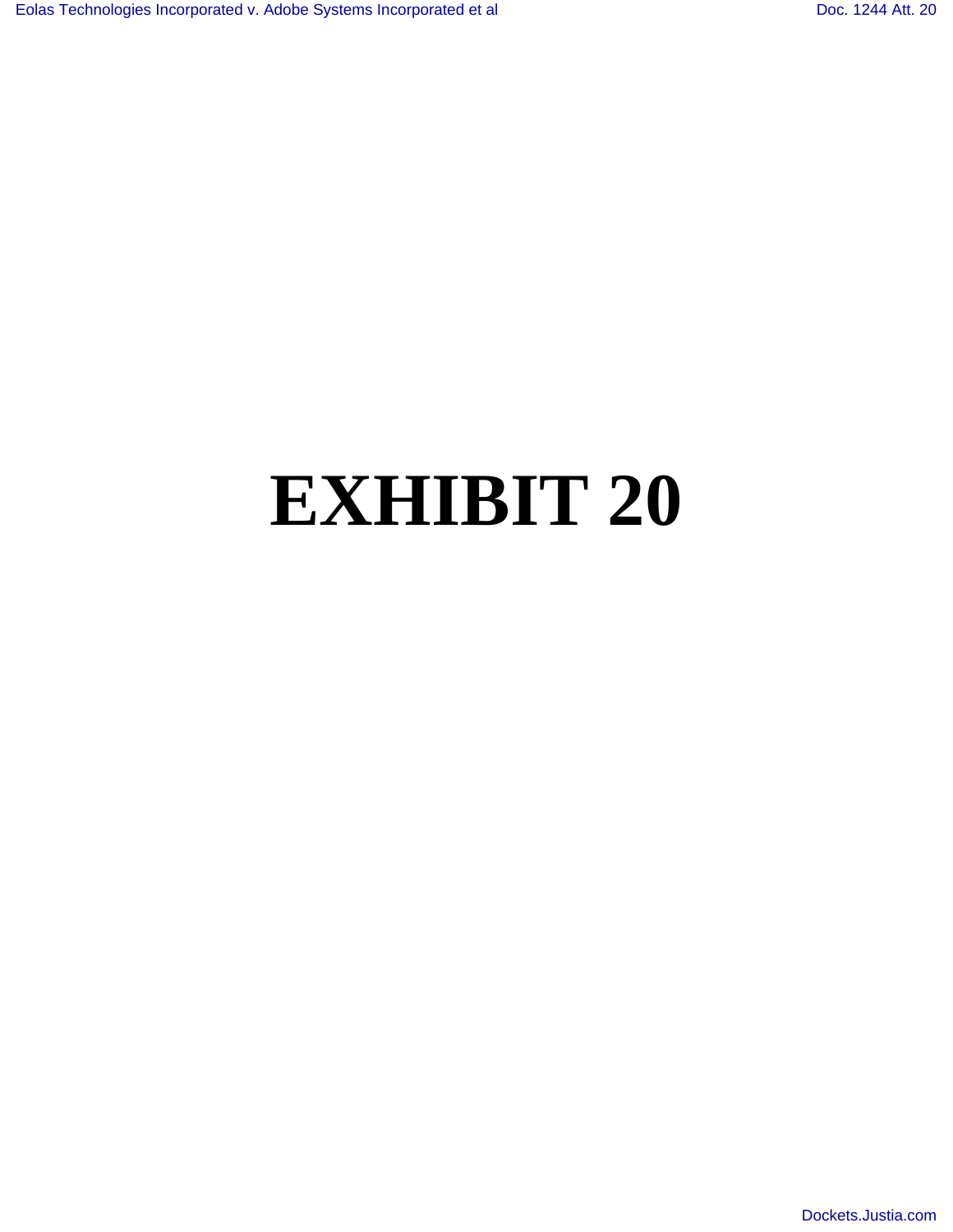#### **UNITED STATES DISTRICT COURT FOR THE EASTERN DISTRICT OF TEXAS TYLER DIVISION**

#### **EOLAS TECHNOLOGIES, INC.**

 **Plaintiff,** 

**v.** 

**ADOBE SYSTEMS INC., AMAZON.COM, INC., APPLE INC., ARGOSY PUBLISHING, INC., BLOCKBUSETER INC., CDW CORP., CITIGROUP INC., eBAY INC., FRITO-LAY, INC., THE GO DADDY GROUP, INC., GOOGLE INC., J.C. PENNEY COMPANY, INC., JPMORGAN CHASE & CO., NEW FRONTIER MEDIA, INC., OFFICE DEPOT, INC., PEROT SYSTEMS CORP., PLAYBOY ENTERPRISES INTERNATIONAL, INC., RENT-A-CENTER, INC., STAPLES, INC., SUN MICROSYSTEMS INC., TEXAS INSTRUMENTS INC., YAHOO! INC., and YOUTUBE, LLC** 

**CV 6:09-cv-446 LED** 

### **JURY TRIAL DEMANDED**

 **Defendants.** 

### **DEFENDANT ADOBE SYSETMS INC.S' SECOND AMENDED TRIAL EXHIBIT LIST**

Defendant Adobe Systems Inc. ("Adobe") submits the following Second Amended Trial Exhibit List. This exhibit list is for notice purposes only. Defendant Adobe does not know the precise nature or scope of the testimony and evidence that the Plaintiff may seek to present at trial. As such, Defendant Adobe reserves the right to modify, amend or supplement this list prior to or during the trial based on case developments including, by way of example and not of limitation, rulings by the Court including on any motions and/or in limine, especially regarding content found in some of the exhibits. Defendant Adobe reserves the right to remove exhibits and/or portions of the exhibits from its list and will work with Plaintiff Eolas to reduce the number of exhibits. Defendant Adobe's inclusion of any exhibits on the lists set forth below is not a stipulation as to their admissibility. Defendant Adobe further reserves the right to use any exhibits set forth by any of the other Defendants and Plaintiff Eolas' trial exhibit list, for any purpose. Defendant Adobe also reserve the right to use any document—including those not identified on the following exhibit list and/or Plaintiff Eolas' trial exhibit list(s)—for impeachment purposes.

DEFENDANT ADOBE SYSETMS INC.S' SECOND AMENDED TRIAL EXHIBIT LIST - Page 1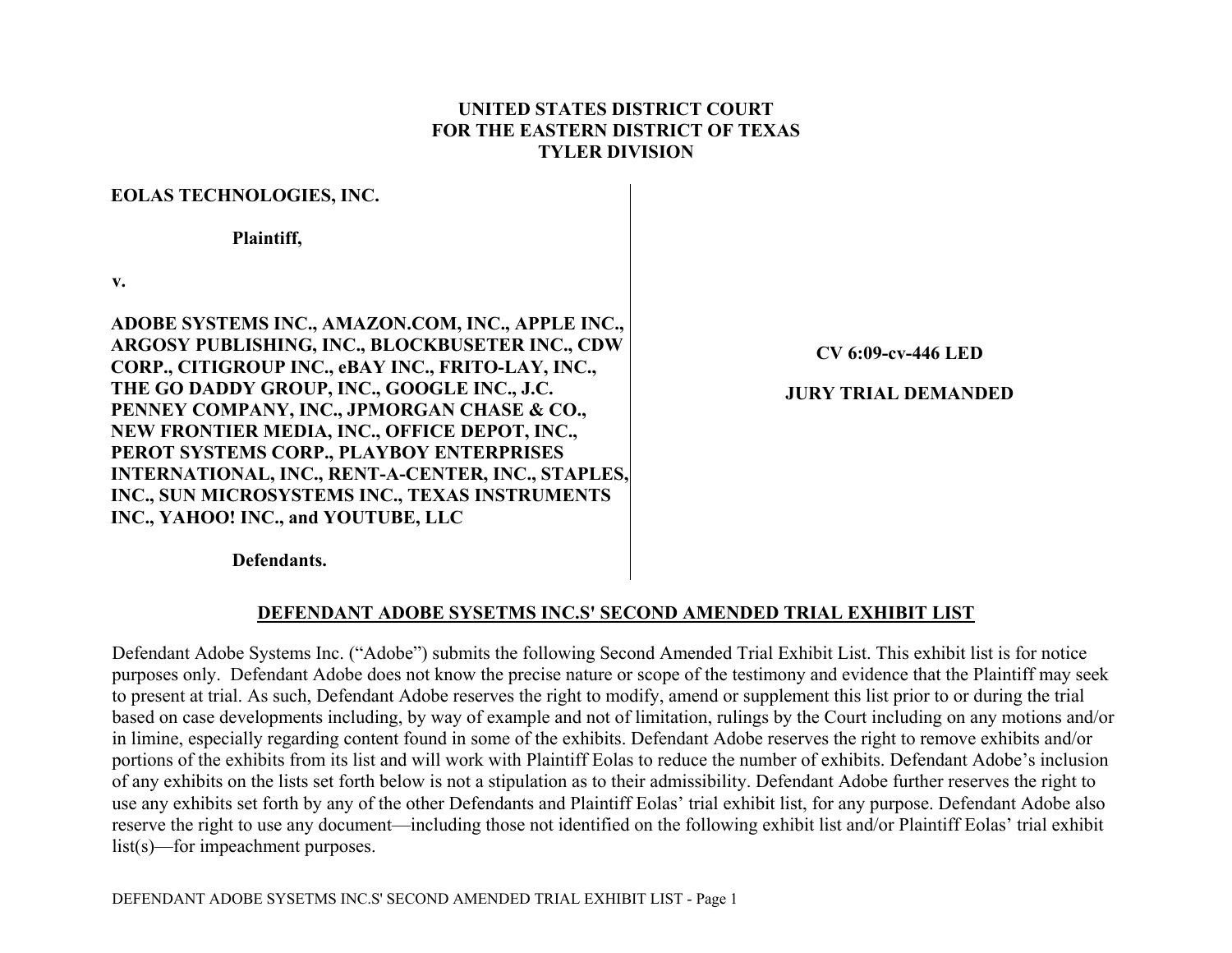| Ex. No. | <b>Description</b>                                                                                                                                      | <b>Bates No.</b>                                                | <b>Expect</b><br>to Call<br>(A)<br><b>May</b> | Marked | <b>Offered</b> | Objection | Admitted | <b>Date</b> | <b>Witness</b> |
|---------|---------------------------------------------------------------------------------------------------------------------------------------------------------|-----------------------------------------------------------------|-----------------------------------------------|--------|----------------|-----------|----------|-------------|----------------|
|         |                                                                                                                                                         |                                                                 | Call(B)                                       |        |                |           |          |             |                |
| DX-AD1  | E-mail dated 10/28/1991 from Tim<br>Berners-Lee re WorldWideWeb                                                                                         | [Berners-Lee Depo Exh<br>01] EOLASTX-                           | B                                             |        |                |           |          |             |                |
|         | mailing list: Introduction                                                                                                                              | 0000087619                                                      |                                               |        |                |           |          |             |                |
| DX-AD2  | E-mail dated $01/24/1992$ from Tim<br>Berners-Lee re Viola - WWW<br>interface                                                                           | [Berners-Lee Depo Exh]<br>12] EOLASTX-<br>0000087700-0000087702 | $\, {\bf B}$                                  |        |                |           |          |             |                |
| DX-AD3  | Declaration of inventors re<br>Application Serial No. 08/324,443<br>filed 12/05/1994                                                                    | [Doyle Depo Exh 20]<br>EOLASTX-0000007737                       | $\, {\bf B}$                                  |        |                |           |          |             |                |
| DX-AD4  | Re-Exam re 5,838,906                                                                                                                                    | [Doyle Depo Exh 31]<br>EOLASTX-0000167948-<br>0000168022        | $\, {\bf B}$                                  |        |                |           |          |             |                |
| DX-AD5  | Business Plan - Eolas<br>Technologies Incorporated dated<br>10/03/1995                                                                                  | [Doyle Depo Exh 34]<br>EOLASTX-0000212496-<br>0000212525        | $\mathbf{A}$                                  |        |                |           |          |             |                |
| DX-AD6  | United States Patent No. 7,599,985<br>B2 dated 10/06/2009                                                                                               | [Doyle Depo Exh 44]                                             | $\mathbf{B}$                                  |        |                |           |          |             |                |
| DX-AD7  | Defendants' Notice of Deposition<br>to Plaintiff Eolas Technologies,<br>Inc. dated 03/30/2011                                                           | [Doyle Depo Exh 45]                                             | $\mathbf{B}$                                  |        |                |           |          |             |                |
| DX-AD8  | Declaration of Michael D. Doyle<br>Under 37 CFR 1.131 dated<br>09/22/2007                                                                               | [Doyle Depo Exh 47]<br>PH 001 0000787070-<br>0000787191         | $\mathbf{B}$                                  |        |                |           |          |             |                |
| DX-AD9  | <b>Exclusive License Agreement</b><br>between The Regents of the<br>University of California and Eolas<br>Technologies Incorporated dated<br>08/01/1995 | [Doyle Depo Exh 49]<br>EOLASTX-0000016168-<br>0000016209        | $\, {\bf B}$                                  |        |                |           |          |             |                |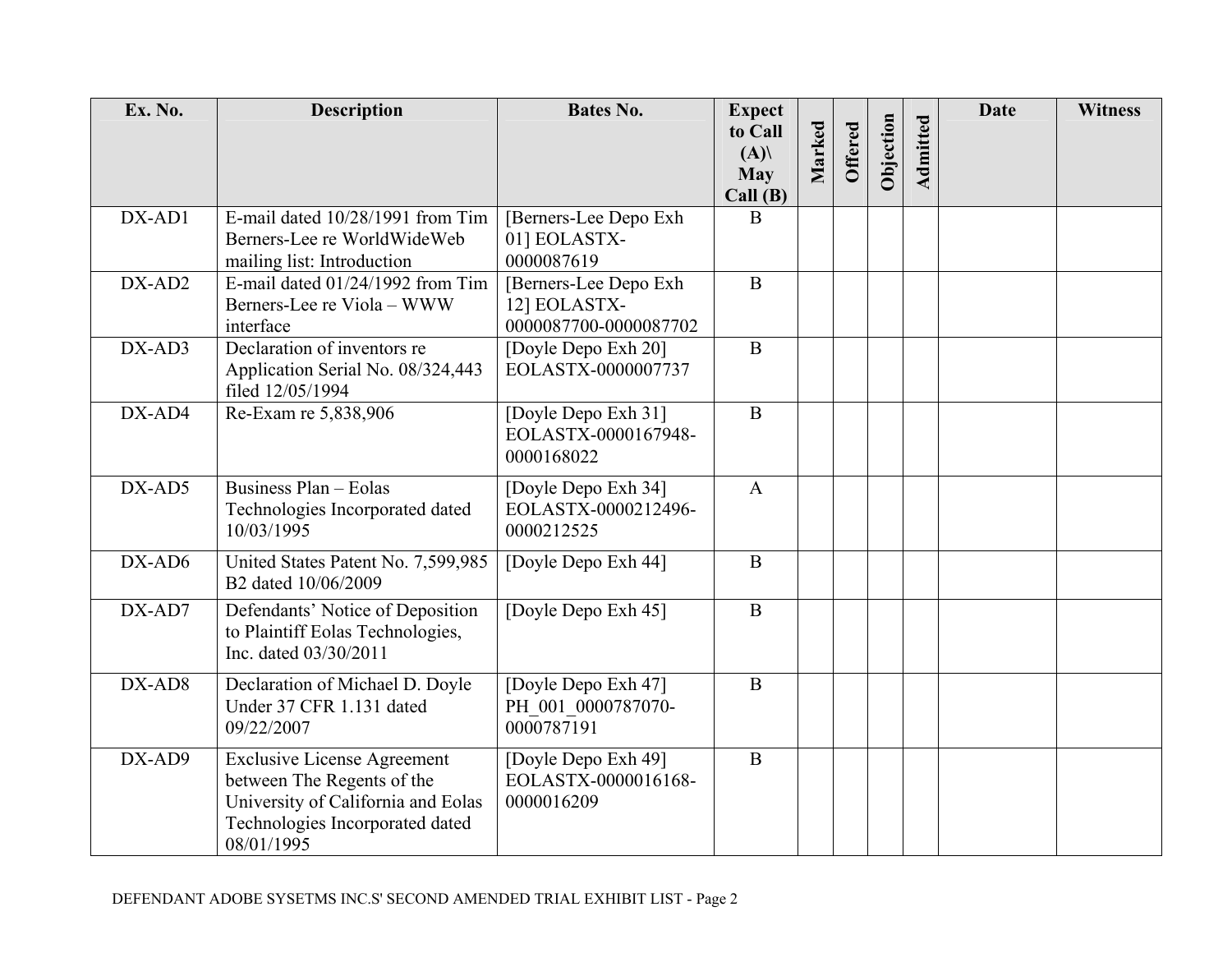| Ex. No.   | <b>Description</b>                                                                          | <b>Bates No.</b>                                        | <b>Expect</b><br>to Call<br>(A)<br><b>May</b><br>Call(B) | Marked | <b>Offered</b> | Objection | Admitted | <b>Date</b> | <b>Witness</b> |
|-----------|---------------------------------------------------------------------------------------------|---------------------------------------------------------|----------------------------------------------------------|--------|----------------|-----------|----------|-------------|----------------|
| $DX-AD10$ | Office Action in Ex Parte<br>Reexamination re U.S. Patent No.<br>5,838,906 dated 10/30/2003 | [Doyle Depo Exh 60]<br>PH 001 0000785292-<br>0000785303 | B                                                        |        |                |           |          |             |                |
| DX-AD11   | <b>Interview Request Continuation</b><br>Sheet dated 04/22/2004                             | [Doyle Depo Exh 61]<br>PH 001 0000785311-<br>0000785315 | $\mathbf{B}$                                             |        |                |           |          |             |                |
| DX-AD12   | Ex Parte Reexamination Interview<br>Summary dated 04/27/2004                                | [Doyle Depo Exh 62]<br>PH 001 0000785316-<br>0000785339 | $\mathbf{B}$                                             |        |                |           |          |             |                |
| $DX-AD13$ | USPTO Response to the Office<br>Action mailed 03/12/2004 dated<br>05/10/2004                | [Doyle Depo Exh 63]<br>PH 001 0000785359-<br>0000785379 | $\mathbf{B}$                                             |        |                |           |          |             |                |
| DX-AD14   | <b>USPTO</b> Interview Summary date<br>04/27/2004                                           | [Doyle Depo Exh 64]<br>PH 001 0000785380-<br>0000785403 | $\mathbf{B}$                                             |        |                |           |          |             |                |
| $DX-AD15$ | Declaration of Michael D. Doyle<br>re Application No. 08/234,443<br>dated 05/27/1997        | [Doyle Depo Exh 66]                                     | $\mathbf{B}$                                             |        |                |           |          |             |                |
| $DX-AD16$ | Request for Ex Parte<br><b>Reexamination Transmittal Form</b><br>dated 12/22/2005           | [Doyle Depo Exh 67]<br>PH 001 0000786091-<br>0000786133 | $\mathbf{B}$                                             |        |                |           |          |             |                |
| DX-AD17   | Order Granting Ex Parte<br>Reexamination dated 01/24/2006                                   | [Doyle Depo Exh 68]<br>PH 001 0000786255-<br>0000786266 | B                                                        |        |                |           |          |             |                |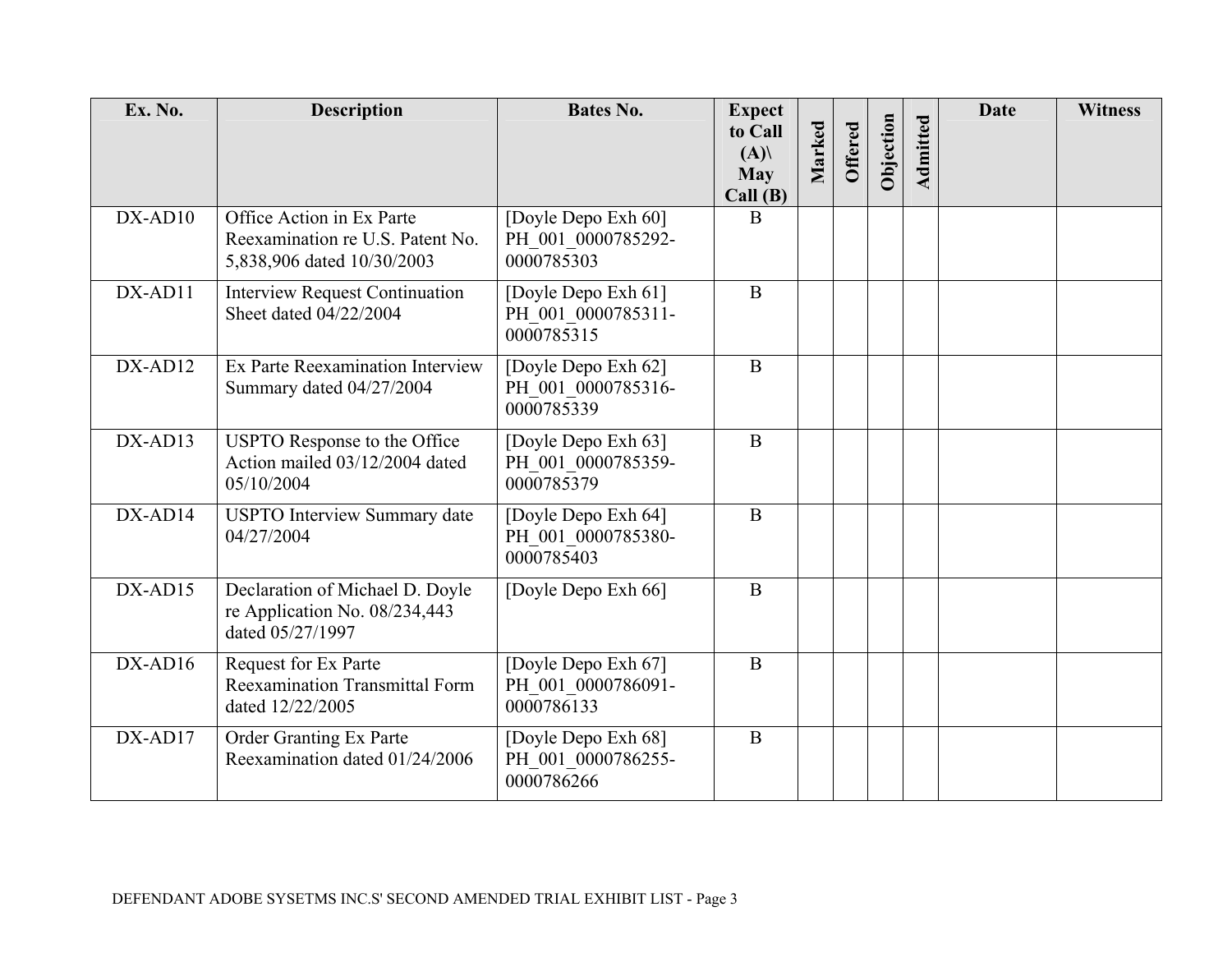| Ex. No.   | <b>Description</b>                                                                          | <b>Bates No.</b>                                        | <b>Expect</b><br>to Call<br>(A)<br><b>May</b> | Marked | Offered | Objection | Admitted | <b>Date</b> | <b>Witness</b> |
|-----------|---------------------------------------------------------------------------------------------|---------------------------------------------------------|-----------------------------------------------|--------|---------|-----------|----------|-------------|----------------|
| DX-AD18   | Office Action in Ex Parte<br>Reexamination                                                  | [Doyle Depo Exh 69]<br>PH 001 0000786943-<br>0000786982 | Call(B)<br>B                                  |        |         |           |          |             |                |
| DX-AD19   | Ex Parte Reexamination Interview<br>Summary dated 09/06/2007                                | [Doyle Depo Exh 70]<br>PH 001 0000787018-<br>0000787021 | $\mathbf{B}$                                  |        |         |           |          |             |                |
| DX-AD20   | Patent Owner's Statement of the<br>Substance of the Interview dated<br>09/06/2007           | [Doyle Depo Exh 71]<br>PH 001 0000787028-<br>0000787051 | $\overline{B}$                                |        |         |           |          |             |                |
| DX-AD21   | Declaration of Edward W. Felten<br>dated 12/22/2005                                         | [Doyle Depo Exh 72]<br>PH 001 0000787052-<br>0000787069 | $\mathbf{A}$                                  |        |         |           |          |             |                |
| $DX-AD22$ | Office Action in Ex Parte<br>Reexamination                                                  | [Doyle Depo Exh 73]<br>PH 001 0000787208-<br>0000787244 | B                                             |        |         |           |          |             |                |
| $DX-AD23$ | Ex Parte Reexamination Interview<br>Summary dated 05/09 and<br>06/03/2008                   | [Doyle Depo Exh 74]<br>PH 001 0000787254-<br>0000787256 | $\mathbf{B}$                                  |        |         |           |          |             |                |
| DX-AD24   | Patent Owner's Statement of the<br>Substance of the Interview dated<br>05/09 and 06/03/2008 | [Doyle Depo Exh 75]<br>PH 001 0000787257-<br>0000787273 | $\mathbf{B}$                                  |        |         |           |          |             |                |
| DX-AD25   | Email dated 05/19/1994 from<br>Michael Doyle re the <embed/><br>tag in HTML+                | [Doyle Depo Exh 80]                                     | $\mathbf{B}$                                  |        |         |           |          |             |                |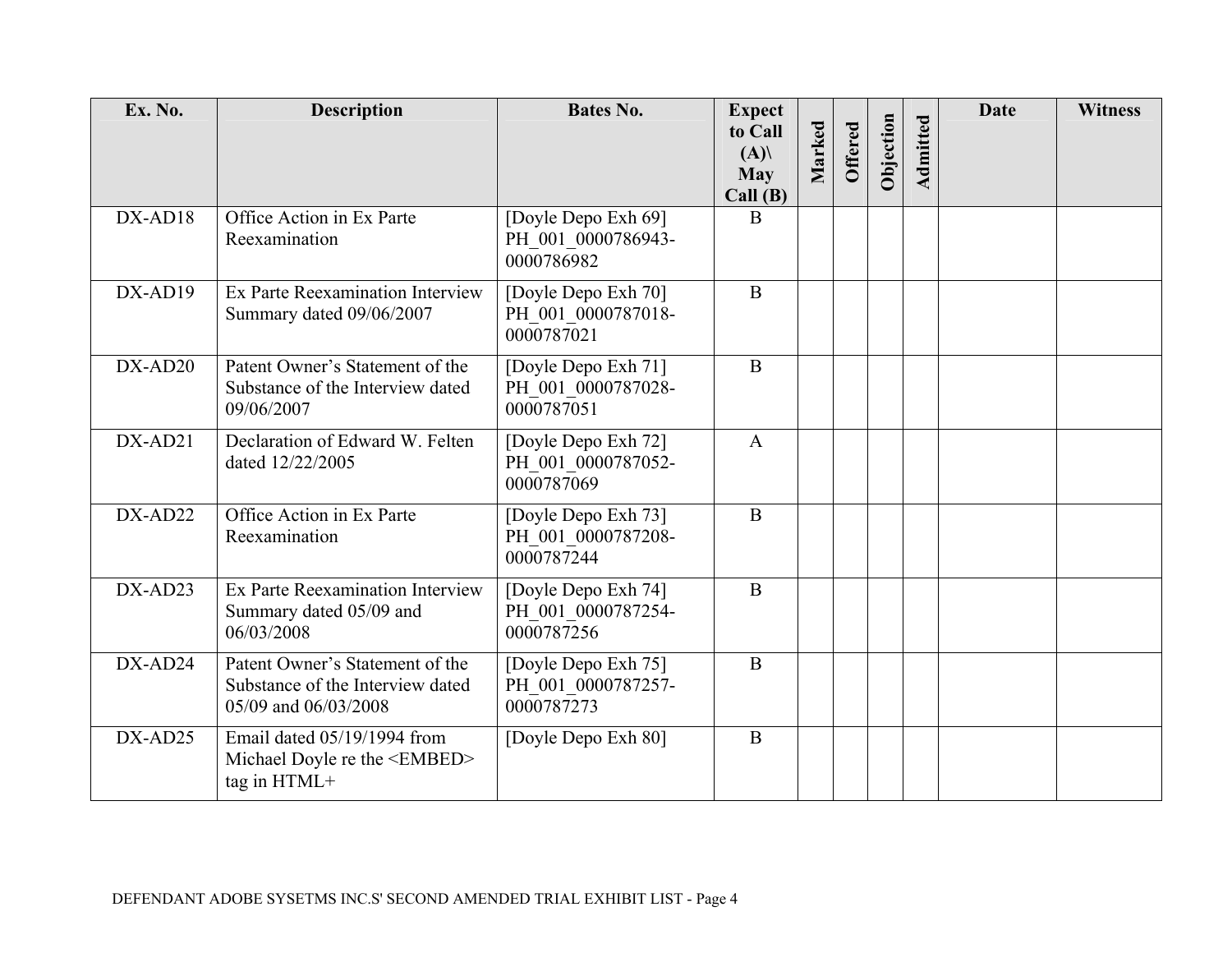| Ex. No.   | <b>Description</b>                                                                                                                                                      | <b>Bates No.</b>                           | <b>Expect</b><br>to Call<br>(A)<br><b>May</b> | Marked | <b>Offered</b> | Objection | Admitted | <b>Date</b> | <b>Witness</b> |
|-----------|-------------------------------------------------------------------------------------------------------------------------------------------------------------------------|--------------------------------------------|-----------------------------------------------|--------|----------------|-----------|----------|-------------|----------------|
| $DX-AD26$ | Email dated 05/20/1994 from<br>Michael Doyle to Dave Raggett re<br>the $\leq$ EMBED $>$ tag in HTML+<br>(redacted)                                                      | [Doyle Depo Exh 81]                        | Call(B)<br>B                                  |        |                |           |          |             |                |
| DX-AD27   | <b>USPTO</b> Amendment dated<br>08/20/1996                                                                                                                              | [Doyle Depo Exh 83]                        | $\mathbf B$                                   |        |                |           |          |             |                |
| DX-AD28   | Response after Non-Final<br>Rejection dated 10/01/2007                                                                                                                  | [Doyle Depo Exh 84]                        | $\, {\bf B}$                                  |        |                |           |          |             |                |
| DX-AD29   | U.S. Patent No. 5,367,621 dated<br>11/22/1994                                                                                                                           | [Doyle Depo Exh 85]                        | $\mathbf{A}$                                  |        |                |           |          |             |                |
| DX-AD30   | Email dated 06/03/1993 from Dale<br>Dougherty to Pei Wei re Viola.tar<br>for SUN                                                                                        | [Wei Depo Exh 19]<br>PA-00293074-00293080  | $\, {\bf B}$                                  |        |                |           |          |             |                |
| DX-AD31   | Email dated 02/08/1993 from Pei<br>Wei to Marc Andreessen re Stuff<br>in new violaWWW                                                                                   | [Wei Depo Exh 23]<br>PA-00293041           | $\mathbf{A}$                                  |        |                |           |          |             |                |
| DX-AD32   | Email dated 05/08/1993 from Dale<br>Dougherty re DMG Status Report-<br>5/7                                                                                              | Dougherty-EolasTX<br>0000000380-0000000382 | $\mathbf{B}$                                  |        |                |           |          |             |                |
| DX-AD33   | <b>Interactive SIGGRAPH</b><br>Proceedings: A New Form of<br>Publication, Computer Graphics,<br>Vol. 24, No. 1, January 1990, pp.<br>60-61 (presented at EDUCOM<br>'89) | ADBE0183270                                | $\mathbf{A}$                                  |        |                |           |          |             |                |
| $DX-AD34$ | Email dated 08/22/1995 from Pei<br>Wei to Mike Doyle re Eolas<br>Acquires Milestone Internet<br><b>Software Patent</b>                                                  | <b>UCAL-EOLAS-</b><br>000002057            | $\mathbf{B}$                                  |        |                |           |          |             |                |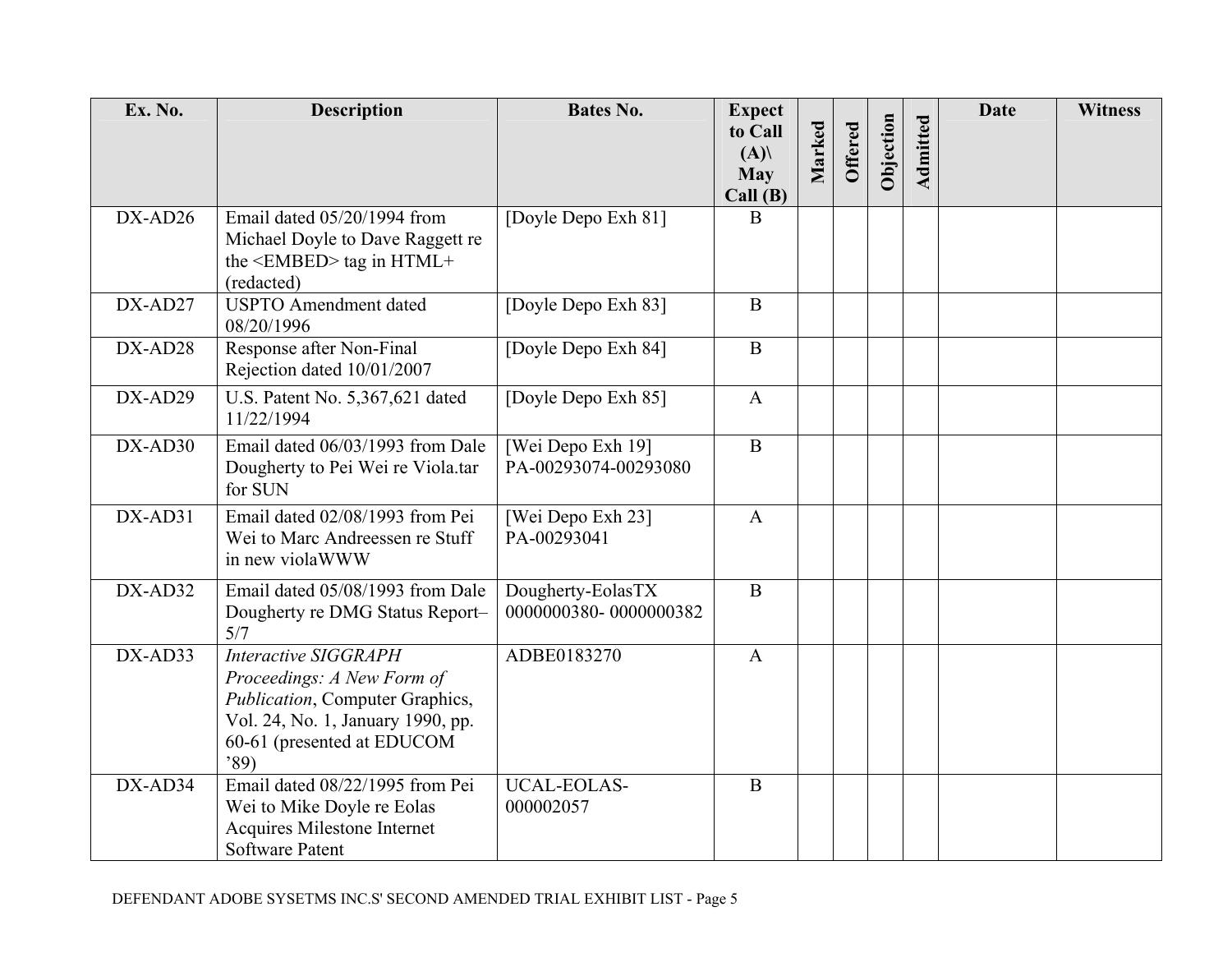| Ex. No. | <b>Description</b>                                                                                                                                                                            | <b>Bates No.</b>                           | <b>Expect</b>                           |        |                |           |          | <b>Date</b> | <b>Witness</b> |
|---------|-----------------------------------------------------------------------------------------------------------------------------------------------------------------------------------------------|--------------------------------------------|-----------------------------------------|--------|----------------|-----------|----------|-------------|----------------|
|         |                                                                                                                                                                                               |                                            | to Call<br>(A)<br><b>May</b><br>Call(B) | Marked | <b>Offered</b> | Objection | Admitted |             |                |
| DX-AD35 | MediaView: A General<br>Multimedia Digital Publication<br>System, Phillips, LA-UR-90 -4227                                                                                                    | <b>UCAL-EOLAS-</b><br>1000001222-000001248 | $\mathbf{A}$                            |        |                |           |          |             |                |
| DX-AD36 | Eolas' Responses and Objections<br>to Defendant Adobe's Special<br>Interrogatories to Plaintiff Eolas<br>Technologies Inc. (Nos. 1-5) dated<br>10/08/2010                                     |                                            | $\mathbf{B}$                            |        |                |           |          |             |                |
| DX-AD37 | Eolas' January 7, 2011<br>Supplemental Responses and<br>Objections to<br>Defendant Adobe's Special<br>Interrogatories to Plaintiff Eolas<br>Technologies Inc. (Nos. 1-5)                      |                                            | $\mathbf B$                             |        |                |           |          |             |                |
| DX-AD38 | Eolas' Responses and Objections<br>to Defendant Adobe Systems<br>Incorporated's First Set of<br>Interrogatories to Plaintiff Eolas<br>Technologies, Inc. (No. 1) dated<br>01/21/2011          |                                            | $\mathbf{B}$                            |        |                |           |          |             |                |
| DX-AD39 | Eolas' Responses and Objections<br>to Defendant Adobe Systems<br>Incorporated's Second Set of<br>Interrogatories to Plaintiff Eolas<br>Technologies, Inc. (Nos. 2, 3 & 4)<br>Dated 06/09/2011 |                                            | $\mathbf{B}$                            |        |                |           |          |             |                |
| DX-AD40 | Adobe System, Inc.'s<br>Supplemental Responses to Eolas'<br>Interrogatory Nos. 3 and 6 dated<br>03/24/2011                                                                                    |                                            | $\bf{B}$                                |        |                |           |          |             |                |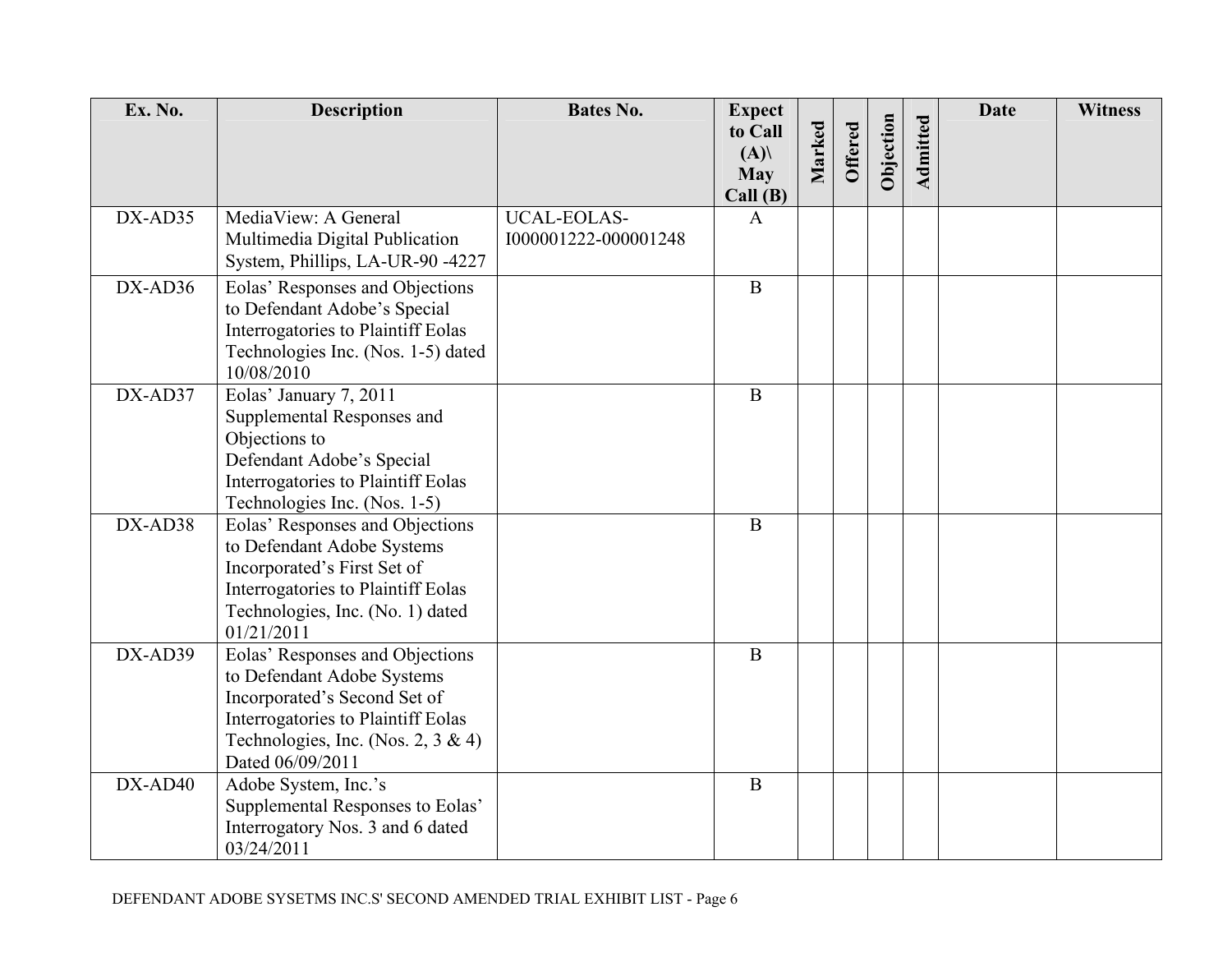| Ex. No.   | <b>Description</b>                                                                                                                                    | <b>Bates No.</b> | <b>Expect</b>                |        |                |           |          | <b>Date</b> | <b>Witness</b> |
|-----------|-------------------------------------------------------------------------------------------------------------------------------------------------------|------------------|------------------------------|--------|----------------|-----------|----------|-------------|----------------|
|           |                                                                                                                                                       |                  | to Call<br>(A)<br><b>May</b> | Marked | <b>Offered</b> | Objection | Admitted |             |                |
| DX-AD41   | United States Patent No. 7,272,658<br>- Real-Time Priority - Based<br>Media Communication dated<br>09/18/2007                                         |                  | Call(B)<br>$\mathbf{A}$      |        |                |           |          |             |                |
| $DX-AD42$ | United States Patent No. 7,587,509<br>- Real-Time Priority-Based Media<br>Communication dated 09/08/2009                                              |                  | $\mathbf{A}$                 |        |                |           |          |             |                |
| DX-AD43   | Screen Shot - Acrobat Reader -<br>[HELPREAD.PDF]                                                                                                      | ADBE0018754      | $\, {\bf B}$                 |        |                |           |          |             |                |
| DX-AD44   | WITHDRAWN                                                                                                                                             |                  |                              |        |                |           |          |             |                |
| DX-AD45   | <b>WITHDRAWN</b>                                                                                                                                      |                  |                              |        |                |           |          |             |                |
| DX-AD46   | View-source:www.adobe.com<br>(Appendix E to the Rebuttal<br>Report re Non-Infringement of<br>Richard Phillips' dated<br>11/15/2011                    |                  | $\mathbf B$                  |        |                |           |          |             |                |
| DX-AD47   | Search Buddy Source Code date<br>$10/13/2010$ (Appendix F to the<br>Rebuttal Report re Non-<br>Infringement of Richard Phillips'<br>dated 11/15/2011) |                  | $\mathbf B$                  |        |                |           |          |             |                |
| DX-AD48   | Klematis.html Source Code<br>(Appendix G to the Rebuttal<br>Report re Non-Infringement of<br>Richard Phillips' dated<br>11/15/2011                    |                  | $\mathbf{B}$                 |        |                |           |          |             |                |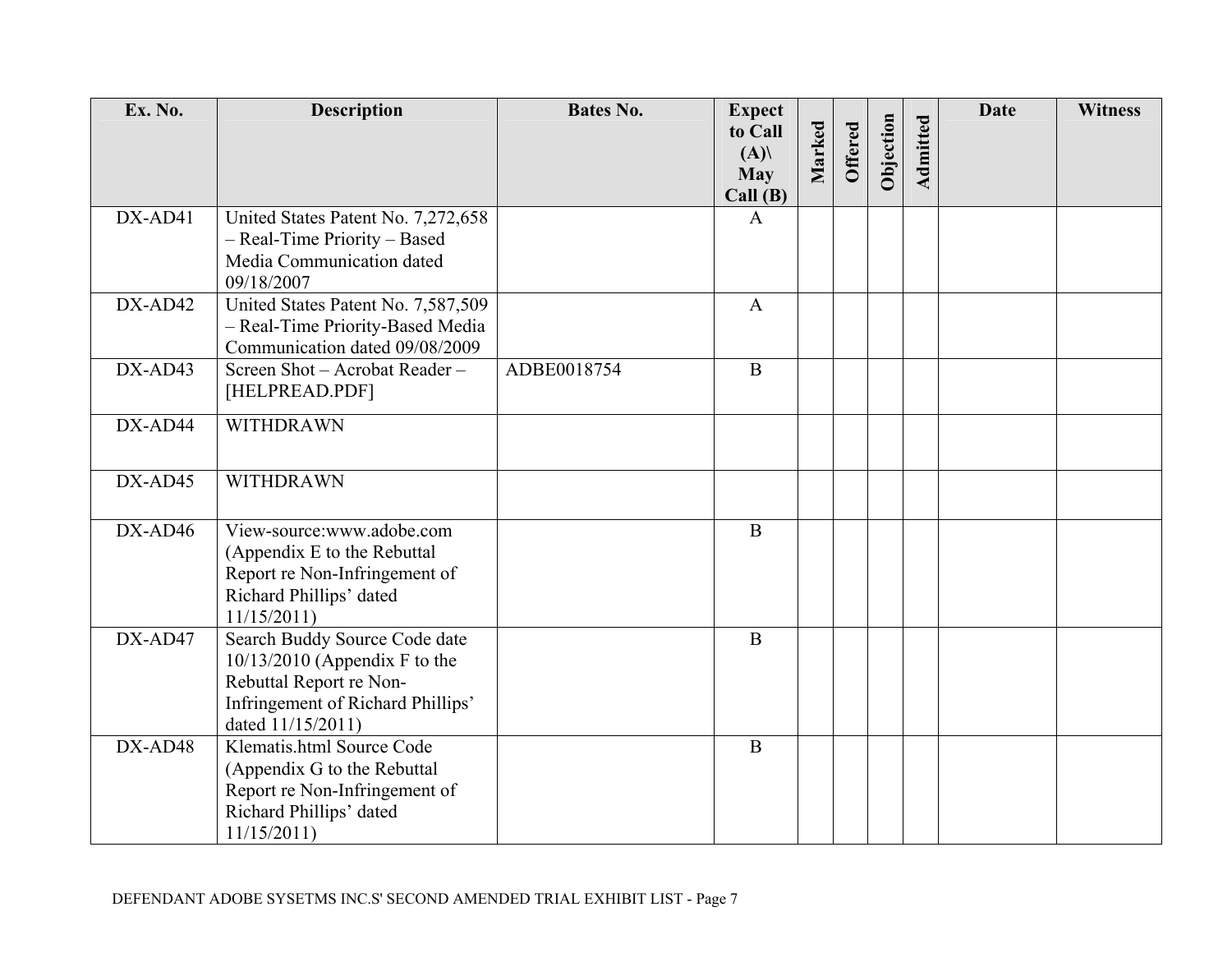| Ex. No. | <b>Description</b>                                                                                                                                    | <b>Bates No.</b>    | <b>Expect</b><br>to Call<br>(A) | Marked | <b>Offered</b> | Objection | Admitted | <b>Date</b> | <b>Witness</b> |
|---------|-------------------------------------------------------------------------------------------------------------------------------------------------------|---------------------|---------------------------------|--------|----------------|-----------|----------|-------------|----------------|
|         |                                                                                                                                                       |                     | <b>May</b><br>Call(B)           |        |                |           |          |             |                |
| DX-AD49 | Firefox Debugging (Appendix H)<br>to the Rebuttal Report re Non-<br>Infringement of Richard Phillips'<br>dated 11/15/2011)                            |                     | B                               |        |                |           |          |             |                |
| DX-AD50 | Firefox Memory (Appendix I to<br>the Rebuttal Report re Non-<br>Infringement of Richard Phillips'<br>dated 11/15/2011)                                |                     | $\mathbf{A}$                    |        |                |           |          |             |                |
| DX-AD51 | Firefox Content Tree (Appendix J<br>to the Rebuttal Report re Non-<br>Infringement of Richard Phillips'<br>dated 11/15/2011)                          |                     | $\mathbf{A}$                    |        |                |           |          |             |                |
| DX-AD52 | Flow Chart re Firefox 8 with<br>klematis.html (Appendix K to the<br>Rebuttal Report re Non-<br>Infringement of Richard Phillips'<br>dated 11/15/2011) |                     | $\mathbf{A}$                    |        |                |           |          |             |                |
| DX-AD53 | Adobe Systems Incorporated's<br>Mac and windows Adobe.com<br>Revenue for US                                                                           | ADBE0195548-0195567 | $\mathbf{B}$                    |        |                |           |          |             |                |
| DX-AD54 | Compound Annual Growth Rate<br>(Schedule 2.1 from the Expert<br>Report of Brian Napper dated<br>11/15/2011                                            |                     | $\bf{B}$                        |        |                |           |          |             |                |
| DX-AD55 | Software License Agreement and<br>addendums between Adobe<br>Systems, Inc. and MainConcept<br>LLC dated 11/20/2001                                    | ADBE0195268         | $\mathbf{B}$                    |        |                |           |          |             |                |
| DX-AD56 | License Agreement and<br>addendums between Adobe                                                                                                      | ADBE0195272         | $\overline{B}$                  |        |                |           |          |             |                |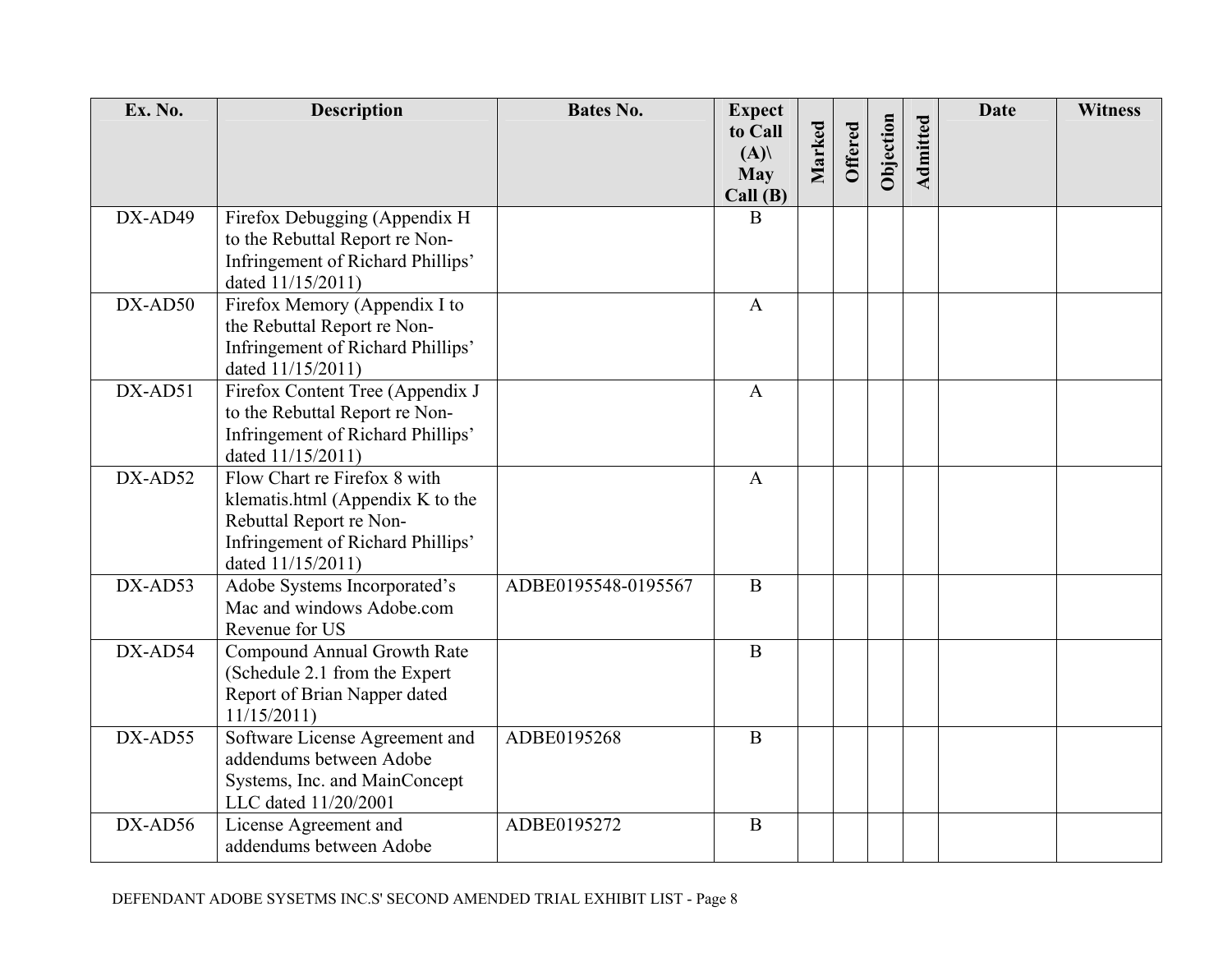| Ex. No.   | <b>Description</b>                                                                                                             | <b>Bates No.</b>    | <b>Expect</b><br>to Call     |        |                |           |          | <b>Date</b> | <b>Witness</b> |
|-----------|--------------------------------------------------------------------------------------------------------------------------------|---------------------|------------------------------|--------|----------------|-----------|----------|-------------|----------------|
|           |                                                                                                                                |                     | (A)<br><b>May</b><br>Call(B) | Marked | <b>Offered</b> | Objection | Admitted |             |                |
|           | Systems Inc. and MainConcept<br>dated 06/01/2006                                                                               |                     |                              |        |                |           |          |             |                |
| DX-AD57   | Addendum #4 to the License<br>Agreement between Adobe<br>Systems Inc. and MainConcept                                          | ADBE0195275         | $\overline{B}$               |        |                |           |          |             |                |
| DX-AD58   | <b>AVC Patent Portfolio License</b><br>between Adobe Systems Inc. and<br>MPEGLA, LLC dated 08/01/2002                          | ADBE0195276         | $\, {\bf B}$                 |        |                |           |          |             |                |
| DX-AD59   | Source Code License and Software<br>Distribution Agreement between<br>Macromedia Inc. and On2<br>Technologies dated 06/28/2004 | ADBE0195270         | $\bf{B}$                     |        |                |           |          |             |                |
| $DX-AD60$ | License and Distribution<br>Agreement between Macromedia<br>Inc. and Sorenson Media dated<br>0823/2001                         | ADBE0195271         | $\, {\bf B}$                 |        |                |           |          |             |                |
| DX-AD61   | Files from PA-NAT-00000004<br>(1727.pdf, 1744.pdf, 2018.pdf,<br>2020.pdf, 2310.pdf, 2333.pdf,<br>2345.pdf, 2414.pdf)           | PA-NAT-00000004     | $\mathbf{B}$                 |        |                |           |          |             |                |
| DX-AD62   | MediaView, Ver. 3.0                                                                                                            | ADBE0196641         | $\mathbf{B}$                 |        |                |           |          |             |                |
| DX-AD63   | Director, Ver. 3.1.3                                                                                                           | ADBE0185655         | $\mathbf B$                  |        |                |           |          |             |                |
| DX-AD64   | 3.5 Floppy Discs of Director, Ver.<br>3.1.3                                                                                    | ADBE0196667-0196685 | $\, {\bf B}$                 |        |                |           |          |             |                |
| DX-AD65   | A History of Flash                                                                                                             | ADBE0000024-0000027 | $\mathbf{B}$                 |        |                |           |          |             |                |
| DX-AD66   | United States Patent No. 5,437,008<br>- Method of Establishing<br>Constraints and Links in a<br>Distribution Frame Between     | ADBE0004606-0004635 | $\, {\bf B}$                 |        |                |           |          |             |                |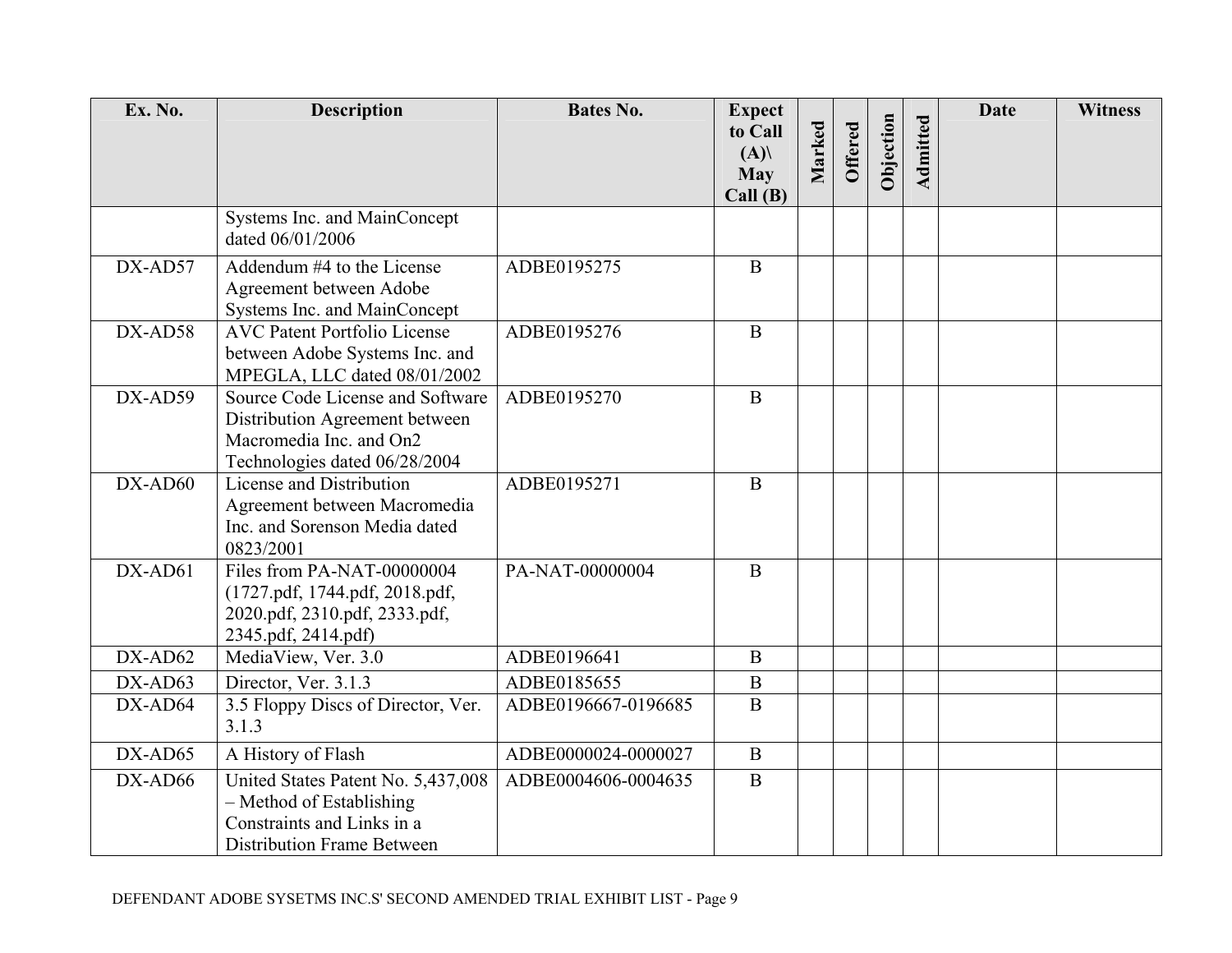| Ex. No.   | <b>Description</b>                                                                                                    | <b>Bates No.</b>     | <b>Expect</b><br>to Call<br>(A) | Marked | <b>Offered</b> | Objection | Admitted | <b>Date</b> | <b>Witness</b> |
|-----------|-----------------------------------------------------------------------------------------------------------------------|----------------------|---------------------------------|--------|----------------|-----------|----------|-------------|----------------|
|           |                                                                                                                       |                      | <b>May</b><br>Call(B)           |        |                |           |          |             |                |
|           | Graphical Elements and Resolving<br>the Constaints dated 07/25/1995                                                   |                      |                                 |        |                |           |          |             |                |
| $DX-AD67$ | SWF File Format Specification,<br>Ver. 10                                                                             | ADBE0194077-0194354  | $\mathbf{A}$                    |        |                |           |          |             |                |
| DX-AD68   | United States Patent No. 5,185,818<br>- Method of Substituting Fonts<br>and Displaying Characters dated<br>02/09/1993 | ADBE0004131-0004138  | $\mathbf B$                     |        |                |           |          |             |                |
| DX-AD69   | HTML 5 Rocks - How Browsers<br>Work: Behind the Scenes of<br>Modern Web Browsers                                      | ADBE0196846-0196888  | B                               |        |                |           |          |             |                |
| $DX-AD70$ | Websites as graphs - an HTML<br>DOM Visualizer Applet – Source<br>Code                                                | ADBE0196890          | $\mathbf{B}$                    |        |                |           |          |             |                |
| DX-AD71   | Widedesk Home Page                                                                                                    | [Ang Depo Exh 12]    | $\bf{B}$                        |        |                |           |          |             |                |
| DX-AD72   | <b>WITHDRAWN</b>                                                                                                      |                      |                                 |        |                |           |          |             |                |
| DX-AD73   | Unique Visual Tools Aid Critical<br>Materials Science, SIGNAL, June<br>1993                                           | ADBE0196985-0196991  | $\mathbf{B}$                    |        |                |           |          |             |                |
| $DX-AD74$ | Programming the Display<br>PostScript System with NeXTstep,<br>Adobe Systems Incorporated,<br><b>Addison Wesley</b>   |                      | B                               |        |                |           |          |             |                |
| DX-AD75   | United States Patent No. 6,892,200<br>- Javascript Engine dated<br>05/10/2005                                         | ADBE0196637          | B                               |        |                |           |          |             |                |
| DX-AD76   | <b>UC Libraries Partner with</b><br>Technology Companies and Non-                                                     | [Tucker Depo Exh 01] |                                 |        |                |           |          |             |                |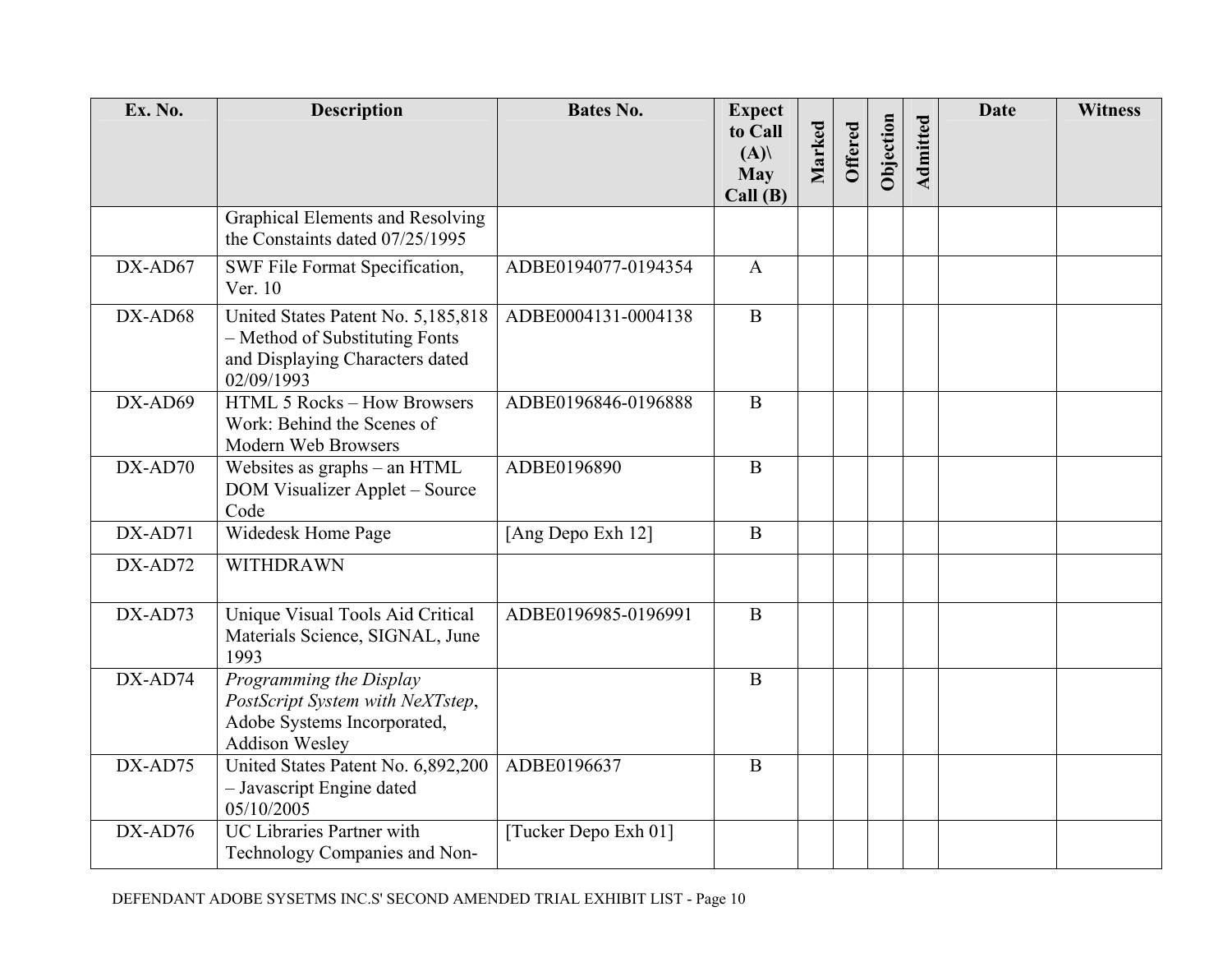| Ex. No. | <b>Description</b>                                                                                    | <b>Bates No.</b>                                  | <b>Expect</b>                           |        |         |           |          | <b>Date</b> | <b>Witness</b> |
|---------|-------------------------------------------------------------------------------------------------------|---------------------------------------------------|-----------------------------------------|--------|---------|-----------|----------|-------------|----------------|
|         |                                                                                                       |                                                   | to Call<br>(A)<br><b>May</b><br>Call(B) | Marked | Offered | Objection | Admitted |             |                |
|         | Profits to Provide Free Public<br>Access to Digitized Books dated<br>10/03/2005                       |                                                   |                                         |        |         |           |          |             |                |
| DX-AD77 | Multiplying Math and Science<br>Teachers dated 07/06/2006                                             | [Tucker Depo Exh 02]                              |                                         |        |         |           |          |             |                |
| DX-AD78 | FREE: Adobe Creative Suite for<br>UC Berkeley community FY<br>2011-12 dated 09/20/2011                | [Tucker Depo Exh 03]                              |                                         |        |         |           |          |             |                |
| DX-AD79 | San Diego Supercomputer Center<br>presents Science Festival<br>workshops dated 03/20/2009             | [Tucker Depo Exh 04]                              |                                         |        |         |           |          |             |                |
| DX-AD80 | The Regents of the University of<br>California Minutes from July 1997<br>to November 2010             | [Tucker Depo Exh 05]                              |                                         |        |         |           |          |             |                |
| DX-AD81 | <b>UC Santa Cruz Online Course</b><br><b>Emphasizes Student Involvement</b><br>dated 10/18/2002       | [Tucker Depo Exh 06]                              |                                         |        |         |           |          |             |                |
| DX-AD82 | Letter from William Tucker to<br>Letters to the Editor of the Wall<br>Street Journal dated 09/20/2005 | <b>UC-EOLAS-000005701</b><br>[Tucker Depo Exh 16] |                                         |        |         |           |          |             |                |
| DX-AD83 | Presentation: Technology Transfer<br>A UC Perspective by William<br>Tucker                            | [Tucker Depo Exh 17]                              |                                         |        |         |           |          |             |                |
| DX-AD84 | Awards received from Adobe                                                                            | ADBE0196906-0196932                               |                                         |        |         |           |          |             |                |
| DX-AD85 | Email from D. Martin re Agenda<br>for $8/19$ meeting dated $08/13/1993$                               |                                                   |                                         |        |         |           |          |             |                |
| DX-AD86 | Email from C. McRae to J. Dawes<br>re Acrobat and UCSF dated                                          |                                                   |                                         |        |         |           |          |             |                |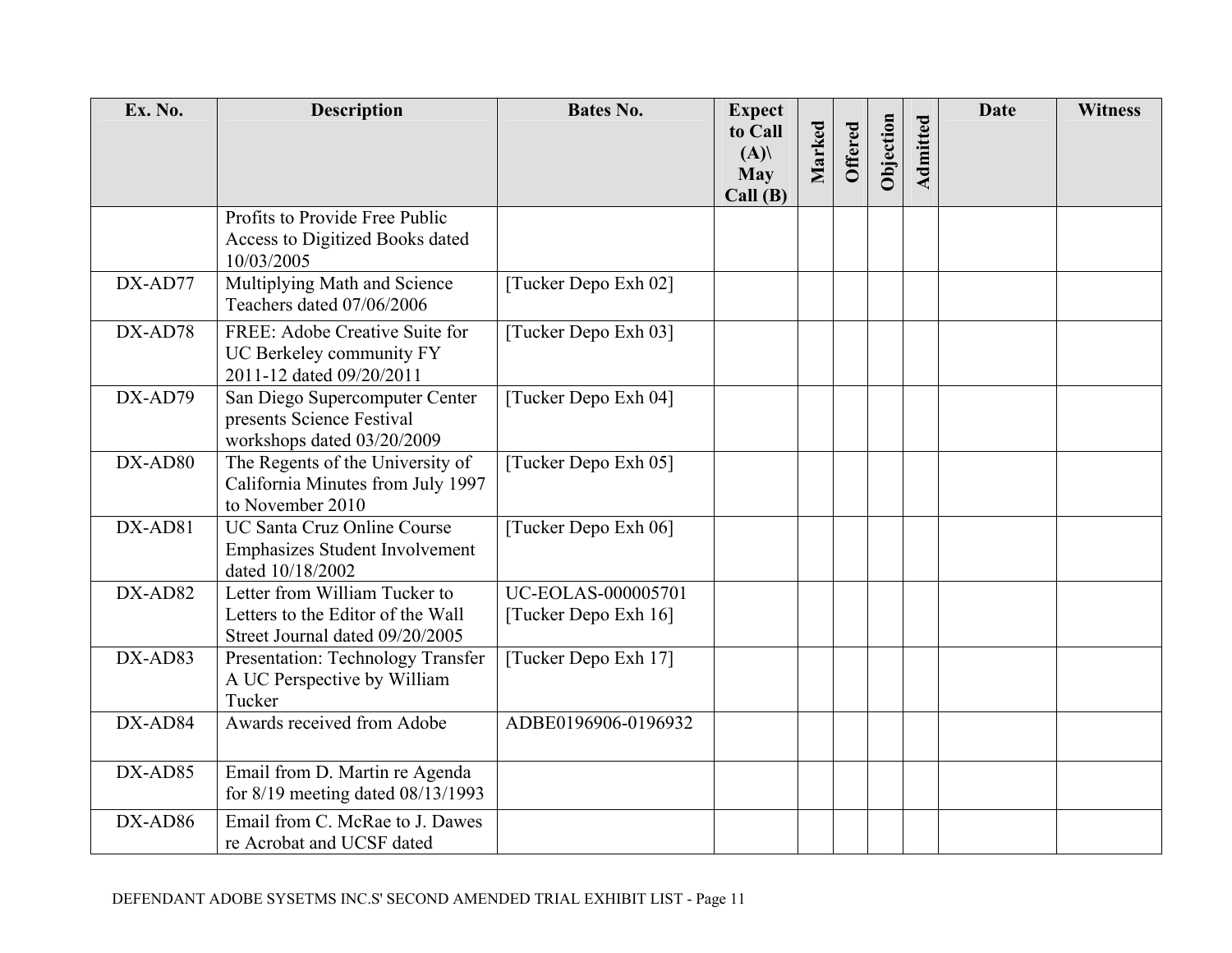| Ex. No.   | <b>Description</b>                                                                    | <b>Bates No.</b> | <b>Expect</b>                           |        |         |           |                 | <b>Date</b> | <b>Witness</b> |
|-----------|---------------------------------------------------------------------------------------|------------------|-----------------------------------------|--------|---------|-----------|-----------------|-------------|----------------|
|           |                                                                                       |                  | to Call<br>(A)<br><b>May</b><br>Call(B) | Marked | Offered | Objection | <b>Admitted</b> |             |                |
|           | 05/14/1993                                                                            |                  |                                         |        |         |           |                 |             |                |
| DX-AD87   | Email from J. Dawes re Acrobat<br>and UCSF dated 05/17/1993                           |                  |                                         |        |         |           |                 |             |                |
| DX-AD88   | Email from C. McRae re HTML<br>spec dated 06/21/1993                                  |                  |                                         |        |         |           |                 |             |                |
| DX-AD89   | Email from R. Cailliau re<br>WWWWorkshop dated<br>07/16/1993                          |                  |                                         |        |         |           |                 |             |                |
| DX-AD90   | Email from D. Kehoe to R.<br>Cailliau re Adobe's PDF dated<br>07/16/1993              |                  |                                         |        |         |           |                 |             |                |
| $DX-AD91$ | Email from D. Kehoe to Kevin<br>Altis re Adobe's PDF dated<br>07/19/1993              |                  |                                         |        |         |           |                 |             |                |
| DX-AD92   | Email from D. Martin to M.<br>Solomon re Adobe's PDF dated<br>07/19/1993              |                  |                                         |        |         |           |                 |             |                |
| DX-AD93   | Email from K. Atlis to R. Cailliau<br>and D. Kehoe re Adobe's PDF<br>dated 07/19/1993 |                  |                                         |        |         |           |                 |             |                |
| DX-AD94   | Email from B. Janssen to K. Altis<br>and D. Kehoe re Adobe's PDF<br>dated 07/19/1993  |                  |                                         |        |         |           |                 |             |                |
| DX-AD95   | Email from K. Altis to D. Kehoe<br>re Adobe's PDF dated 07/19/1993                    |                  |                                         |        |         |           |                 |             |                |
| $DX-AD96$ | Email from D. Kehoe to K. Altis<br>re Adobe's PDF dated 07/19/1993                    |                  |                                         |        |         |           |                 |             |                |
| DX-AD97   | Email from S. Heaney re HTML+<br>Comments 07/20/1993                                  |                  |                                         |        |         |           |                 |             |                |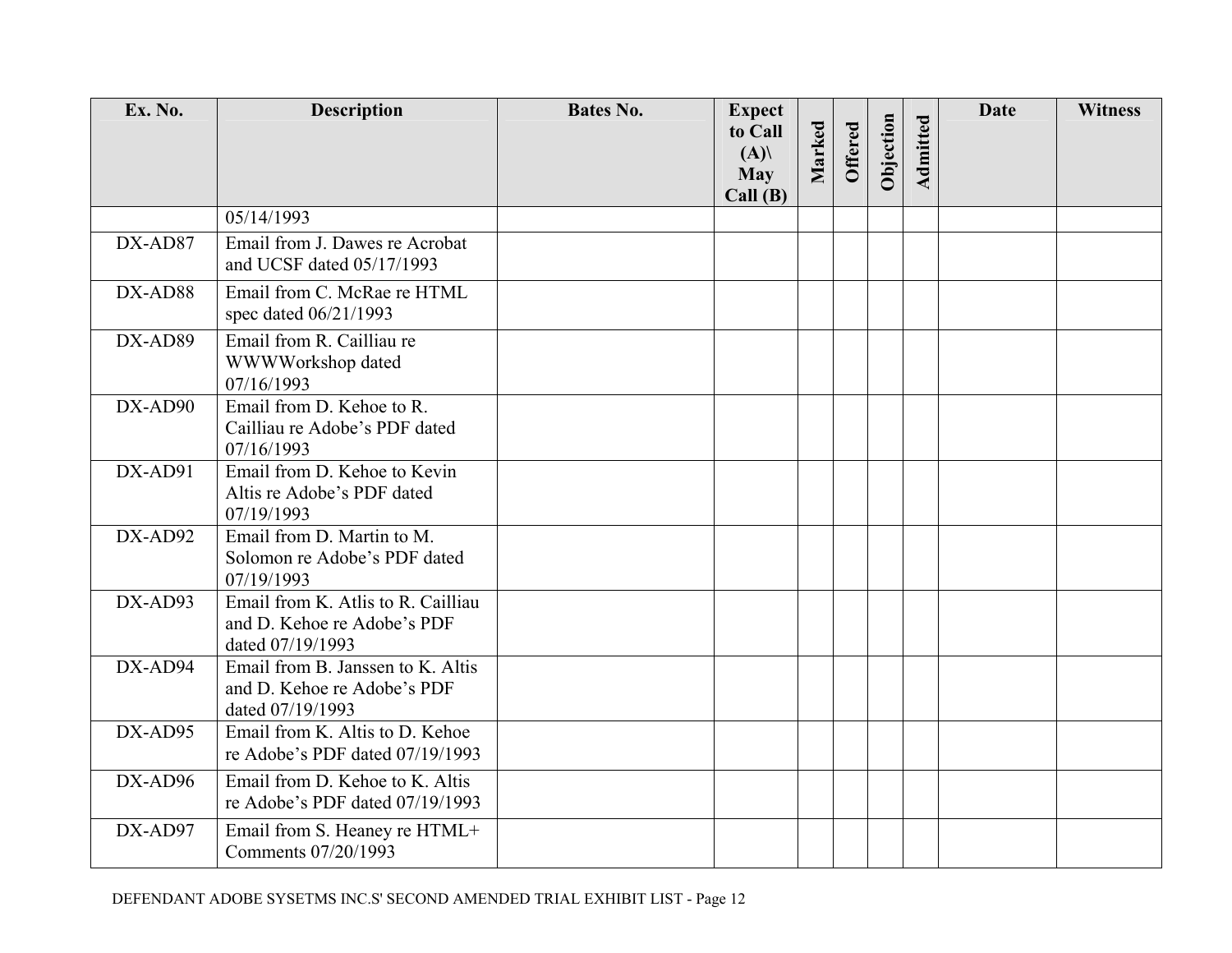| Ex. No. | <b>Description</b>                                                                                                                         | <b>Bates No.</b> | <b>Expect</b><br>to Call<br>(A)<br><b>May</b><br>Call(B) | Marked | <b>Offered</b> | Objection | Admitted | <b>Date</b> | <b>Witness</b> |
|---------|--------------------------------------------------------------------------------------------------------------------------------------------|------------------|----------------------------------------------------------|--------|----------------|-----------|----------|-------------|----------------|
| DX-AD98 | Email from D. Martin to D. Kehoe<br>re Adobe's PDF dated 07/20/1993                                                                        |                  |                                                          |        |                |           |          |             |                |
| DX-AD99 | Non-Disclosure Agreement<br>between Adobe Systems<br>Incorporated and the University of<br>California at San Francisco dated<br>08/19/1993 |                  |                                                          |        |                |           |          |             |                |

## **Physical Exhibits**

| Ex. No.     | <b>Description</b>            | Bates No. | <b>Expect</b><br>to Call<br>(A)<br><b>May</b><br>Call(B) | Marked | Offered | Objection | Admitted | <b>Date</b> | <b>Witness</b> |
|-------------|-------------------------------|-----------|----------------------------------------------------------|--------|---------|-----------|----------|-------------|----------------|
| $DX-AD-P1$  | Director, Ver. 1.0 dated 1989 |           | B                                                        |        |         |           |          |             |                |
| $DX-AD-P2$  | Director, Ver. 2.0 dated 1990 |           | $\mathbf B$                                              |        |         |           |          |             |                |
| $DX-AD-P3$  | Director, Ver. 3.0 dated 1991 |           | $\mathbf B$                                              |        |         |           |          |             |                |
| DX-AD-P4    | Director, Ver. 3.1 dated 1993 |           | $\mathbf{A}$                                             |        |         |           |          |             |                |
| $DX-AD-P5$  | Director, Ver. 4              |           | $\mathbf B$                                              |        |         |           |          |             |                |
| $DX-AD-P6$  | <b>MusicWorks</b>             |           | $\mathbf B$                                              |        |         |           |          |             |                |
| $DX-AD-P7$  | VideoWorks                    |           | $\mathbf B$                                              |        |         |           |          |             |                |
| $DX-AD-P8$  | VideoWorks Interactive        |           | $\mathbf B$                                              |        |         |           |          |             |                |
| DX-AD-P9    | <b>MazeWars</b>               |           | B                                                        |        |         |           |          |             |                |
| $DX-AD-P10$ | VideoWorks 2                  |           | B                                                        |        |         |           |          |             |                |
| DX-AD-P11   | HyperCard Driver              |           | $\mathbf{A}$                                             |        |         |           |          |             |                |